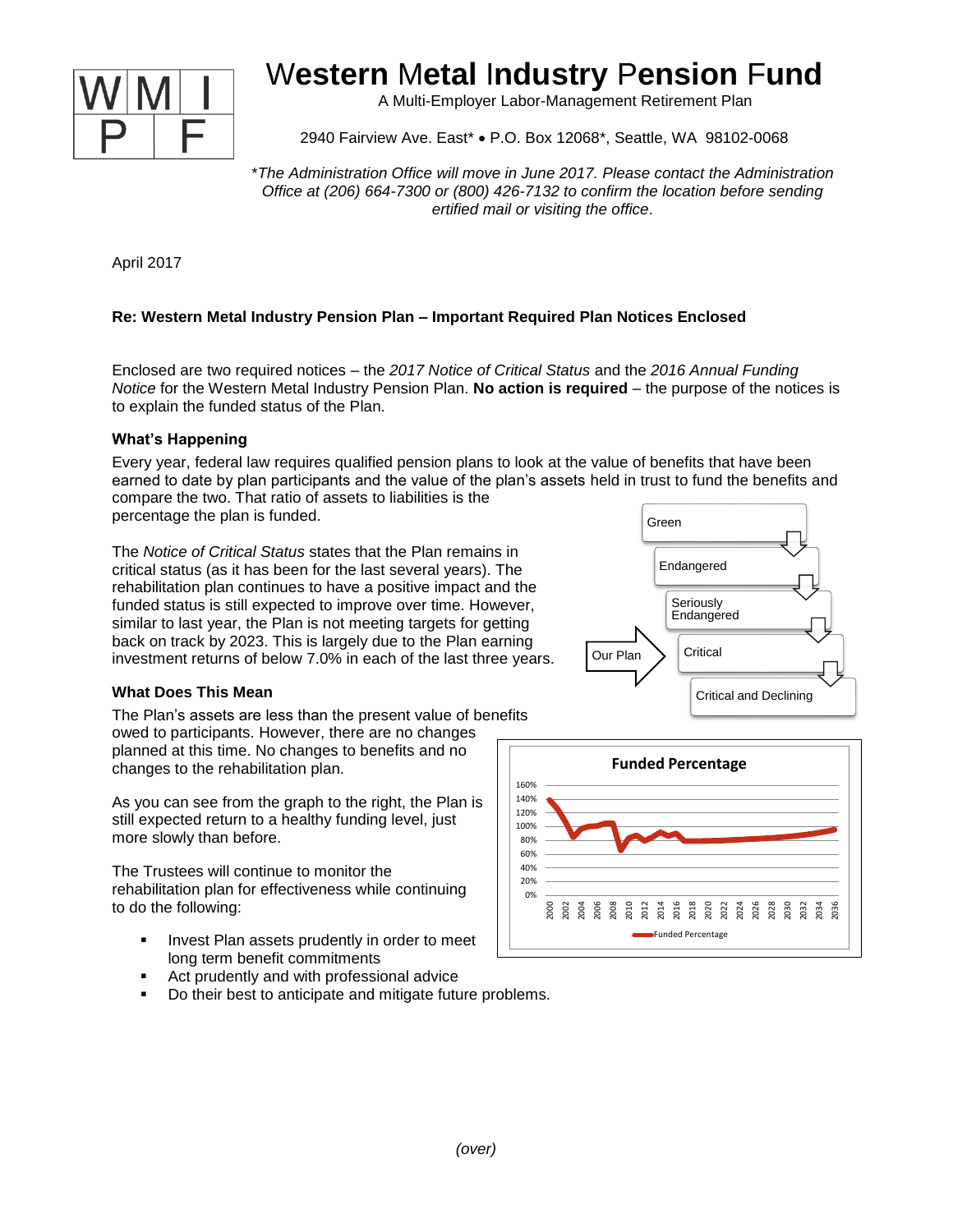Understanding a Few Key Terms As you read the enclosed *Annual Funding Notice*, you may encounter some unfamiliar terms and concepts. The following explanations will help guide you through.

To figure out how much a plan is funded, it is necessary to determine the value of the pension plan assets. There are two basic ways to do this: using **actuarial values** (shown in table, middle of page 1) or **market values** (shown in the table near the bottom of page 1). The fair market value is a snapshot of the value of plan assets at one point in time. An actuarial value can incorporate asset performance over multiple time periods, similar to an average. Pension benefits are paid out over a very long time, so an actuarial value is often used to smooth year-to-year fluctuations in a plan's funded percentage.

Lastly, the section beginning on page 3 *Summary of Rules Governing Insolvent Plans,* describes the rules for plans that are insolvent. This is required to be in the notice but does not apply to you – your plan is not insolvent.

#### **More About the PBGC**

Your pension benefit is insured by the Pension Benefit Guaranty Corporation (PBGC). This is a federal insurance agency (similar to the FDIC, which insures bank deposits). Like all pension plans, we pay premiums to the PBGC for insurance. The PBGC insures pension benefits up to certain limits. The *Annual Funding Notice* includes information on the rules governing termination of plans and benefit payments guaranteed by the PBGC – the law requires that pension plans include this information in the notice, regardless of the plan's funded status.

#### **If You Have Questions**

Contact the Administration Office at (206) 664-7300 or (800) 426-7132. Also, please visit the Plan's website at [www.wmipension.org.](http://www.wmipension.org/) The website has Frequently Asked Questions, plan paperwork for download, and other important information about the Plan.

**\*\* Please keep these notices with your other important retirement plan information. \*\***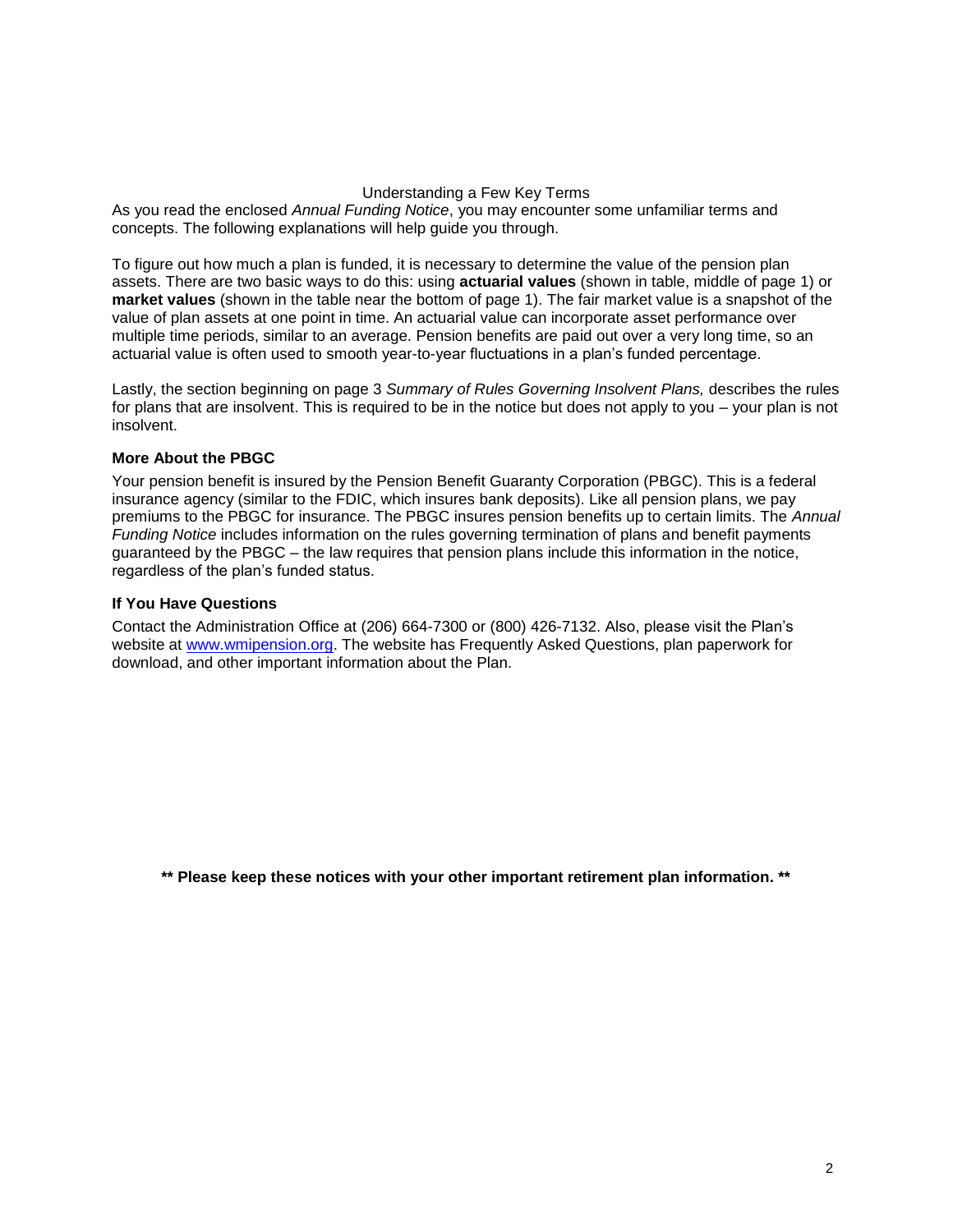

# W**estern** M**etal** I**ndustry** P**ension** F**und**

A Multi-Employer Labor-Management Retirement Plan

2940 Fairview Ave. East\* • P.O. Box 12068\*, Seattle, WA 98102-0068

\**The Administration Office will move in June 2017. Please contact the Administration Office at (206) 664-7300 or (800) 426-7132 to confirm the location before sending certified mail or visiting the office.*

April 2017

## **TO: ALL PARTICIPANTS, BENEFICIARIES, LOCAL UNIONS, CONTRIBUTING EMPLOYERS, PENSION BENEFIT GUARANTY CORPORATION AND SECRETARY OF LABOR**

## **Notice of Critical Status for Western Metal Industry Pension Fund**

The purpose of this notice is to inform you that on March 31, 2017, the plan actuary certified to the U.S. Department of the Treasury, and also to the plan sponsor, that the Western Metal Industry Pension Fund (the "Plan") is in critical status for the Plan Year beginning January 1, 2017. Federal law requires that you receive this notice.

A similar notice was provided at this time last year, with notification of the Plan's critical status in 2016. The Plan was amended with a Rehabilitation Plan in 2010. The Rehabilitation Plan was further updated in 2012 and 2016.

## **Critical Status**

The Plan is considered to be in critical status because it has funding or liquidity issues, or both. More specifically, the Plan was in critical status last year and is projected to have an accumulated funding deficiency in one or more of the next nine plan years. This means that contributions coming into the Plan are not expected to be sufficient to meet minimum contribution requirements as provided by the federal government. It does not mean that the Plan does not have sufficient assets to pay current retirees.

The projected funding deficiency is the direct result of the investment losses experienced by the Plan in 2008, due to the deterioration of nearly all investment markets during that year. These investment losses resulted in the value of plan assets falling significantly below plan liabilities. A similar decline was experienced by other pension plans across the country. While the Plan has experienced investment gains in most of the years since 2008, it has not yet fully recovered.

The Fund's investment portfolio remains well diversified and is positioned to participate in further market recovery.

## **Rehabilitation Plan**

Federal law requires pension plans in critical status to adopt a Rehabilitation Plan aimed at restoring the financial health of the Plan. This is the eighth year the Plan has been in critical status. The law permits pension plans to reduce, or even eliminate, benefits called "adjustable benefits" as part of a Rehabilitation Plan. In February 2010 you were notified that the Plan was in critical status and reductions in adjustable benefits were possible. In May 2010 you were notified that the Plan reduced or eliminated adjustable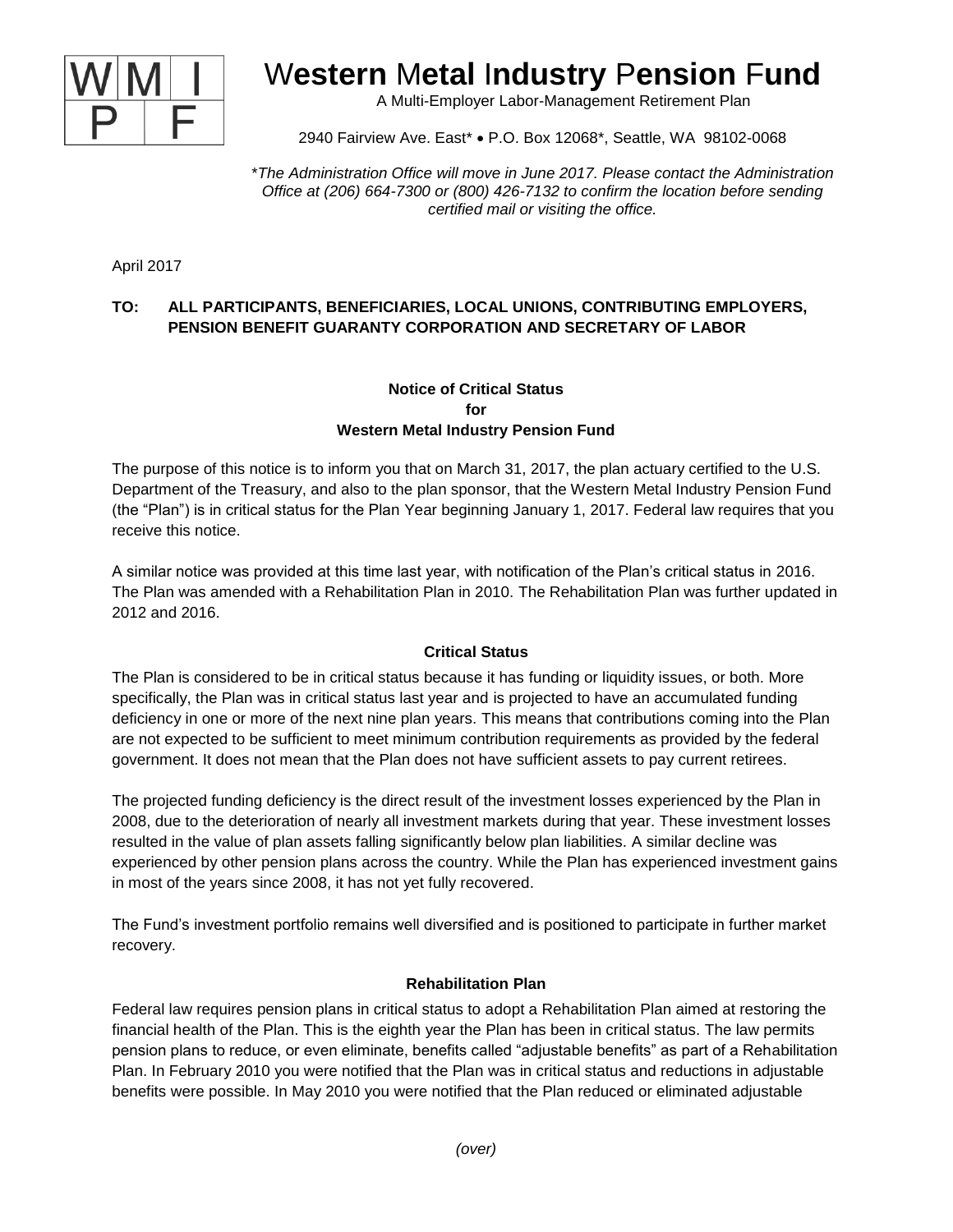benefits for participants whose collective bargaining parties adopted the Preferred Schedule of the Rehabilitation Plan. The reduction of adjustable benefits does not reduce the level of a participant's basic benefit payable at normal retirement.

The Rehabilitation Plan does not affect the following participants:

- **EXECT** Any participant or beneficiary whose benefit commencement date was on or before February 1, 2010.
- Any participant who submitted a retirement application that was received by the Trust Office on or before February 24, 2010, and who subsequently retired on or before the benefit commencement date specified in that application (no later than September 1, 2010).
- Any active participant, defined as a participant with at least 360 Credited Hours in 2009, who submitted a retirement application on or before March 31, 2010, and retired with a benefit commencement date on or before June 1, 2010.

## **Adjustable Benefits**

The Retirement Plan still offers the following adjustable benefits which may be reduced or eliminated as part of any revised Rehabilitation Plan. Although these benefits were not eliminated, much of the additional value of these benefits was reduced under the Rehabilitation Plan adopted in 2010:

- Disability benefits (if not yet in pay status)
- Early retirement benefits
- **EXECT** Benefit payment options other than qualified joint and survivor annuity (QJSA)
- Other similar benefits, rights, or features under the Plan including pre-retirement death benefits.

You will receive a separate notice if the Trustees decide to adjust benefits again, as part of a revised Rehabilitation Plan.

### **Employer Surcharge and Additional Contributions**

Prior to the adoption of the Rehabilitation Plan by the employer and union, the law requires that all contributing employers pay to the Retirement Plan a surcharge to help correct the Retirement Plan's financial situation. The amount of the surcharge is equal to a percentage of the amount an employer is otherwise required to contribute to the Plan under the applicable collective bargaining agreement. With some exceptions, a 5% surcharge is applicable in the initial critical year and a 10% surcharge is applicable for each succeeding plan year in which the Retirement Plan is in critical status.

The surcharge contribution ends for an employer once the collective bargaining parties adopt the Rehabilitation Plan, or when the Rehabilitation Plan is automatically adopted as provided under the Pension Protection Act. At that time, the employer's contribution increases are defined by the applicable Rehabilitation Plan schedule, as updated in 2012.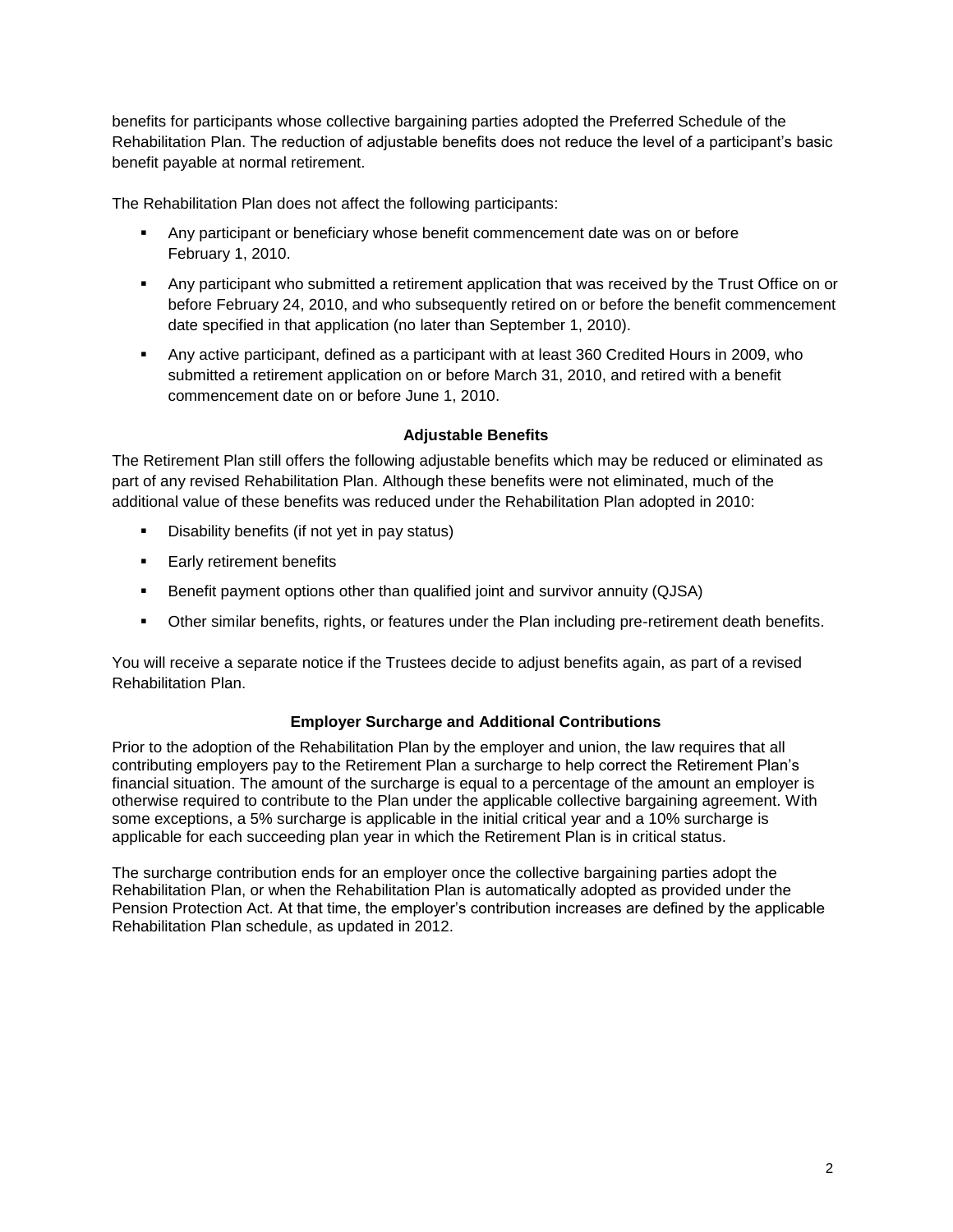## **Where to Get More Information**

For more information about this Notice, contact the Plan's Administrative Office.

| Mailing address: | P.O. Box 12068*<br>Seattle, WA 98102          |
|------------------|-----------------------------------------------|
| Location:        | 2940 Fairview Ave. East*<br>Seattle, WA 98102 |
| Telephone:       | (206) 664-7300 or toll free (800) 426-7132    |

You have a right to receive a copy of the Rehabilitation Plan from the Plan.

\**The Administration Office will move in June 2017. Please contact the Administration Office at (206) 664- 7300 or (800) 426-7132 to confirm the location before sending certified mail or visiting the office.*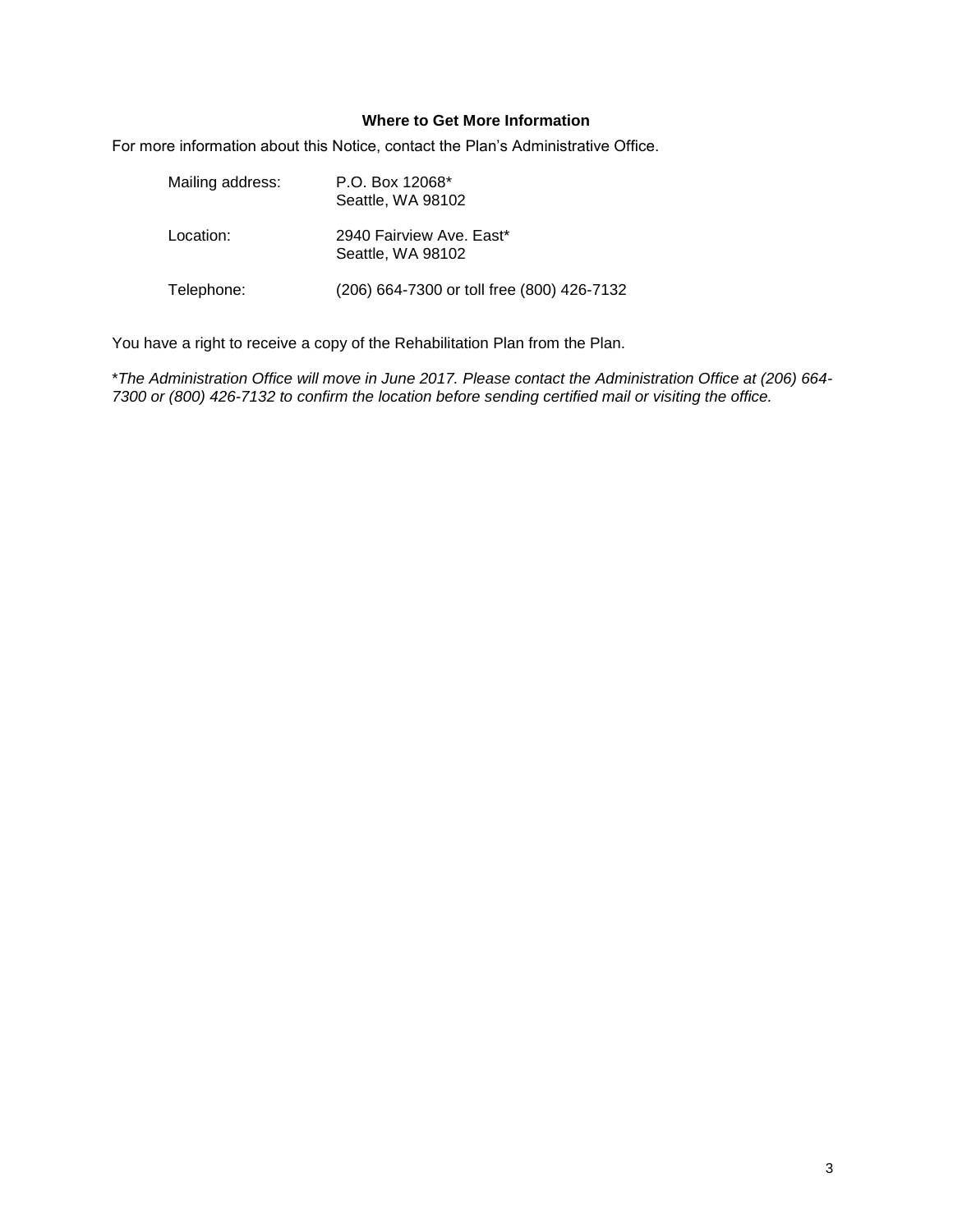## **ANNUAL FUNDING NOTICE for the Western Metal Industry Pension Fund**

#### **Introduction**

This notice includes important information about the funding status of your multiemployer pension plan – the Western Metal Industry Pension Plan ("the Plan"). It also includes general information about the benefit payments guaranteed by the Pension Benefit Guaranty Corporation ("PBGC"), a federal insurance agency. All traditional pension plans (called "defined benefit pension plans") must provide this notice every year regardless of their funding status. It is provided for informational purposes and you are not required to respond in any way. This notice is for the Plan Year beginning January 1, 2016 and ending December 31, 2016 ("Plan Year").

#### **How Well Funded Is Your Plan**

The law requires the administrator of the Plan to tell you how well the Plan is funded using a measure called the "funded percentage." The Plan divides its assets by its liabilities on the Valuation Date for the plan year to get to this percentage. In general, the higher the percentage, the better funded the Plan. Your Plan's funded percentage for the Plan Year and each of the two preceding plan years is shown in the table below. The table also states the value of the Plan's assets and liabilities for the same period.

|                          | 2016 Plan Year  | 2015 Plan Year  | 2014 Plan Year  |
|--------------------------|-----------------|-----------------|-----------------|
| Valuation Date           | January 1, 2016 | January 1, 2015 | January 1, 2014 |
| <b>Funded Percentage</b> | 89%             | 92%             | 97%             |
| Value of Assets          | \$1,022,478,419 | \$1,048,601,458 | \$1,054,661,704 |
| Value of Liabilities     | \$1,143,813,437 | \$1,141,892,825 | \$1,088,060,924 |

### **Year-End Fair Market Value of Assets**

The asset values in the table above are measured as of the Valuation Date. They also are "actuarial values." Actuarial values differ from market values in that they do not fluctuate daily based on changes in the stock or other markets. Actuarial values smooth out those fluctuations and can allow for more predictable levels of future contributions. Despite the fluctuations, market values tend to show a clearer picture of a plan's funded status at a given point in time. The asset values in the table below are fair market values and are measured on the last day of the Plan Year. The table also includes the year-end fair market value of the Plan's assets for each of the two preceding plan years.

|                                | December 31, 2016 | December 31, 2015 | <b>December 31, 2014</b> |
|--------------------------------|-------------------|-------------------|--------------------------|
| Fair Market Value<br>of Assets | \$907,522,633     | \$922,051,762     | \$985,927,699            |

### **Critical or Endangered Status**

Under federal pension law, a plan generally is in "endangered" status if its funded percentage is less than 80 percent. A plan is in "critical" status if the funded percentage is less than 65 percent. In addition, other factors, including a projected credit balance deficiency (which is what is causing the Western Metal Plan to be certified as "critical") may also cause a plan to be certified as being in critical status. A plan is in "critical and declining" status if it is in critical status and is projected to become insolvent (run out of money to pay benefits) within 15 years (or within 20 years if a special rule applies). If a pension plan enters endangered status, the trustees of the plan are required to adopt a funding improvement plan. Similarly, if a pension plan enters critical status or critical and declining status, the trustees of the plan are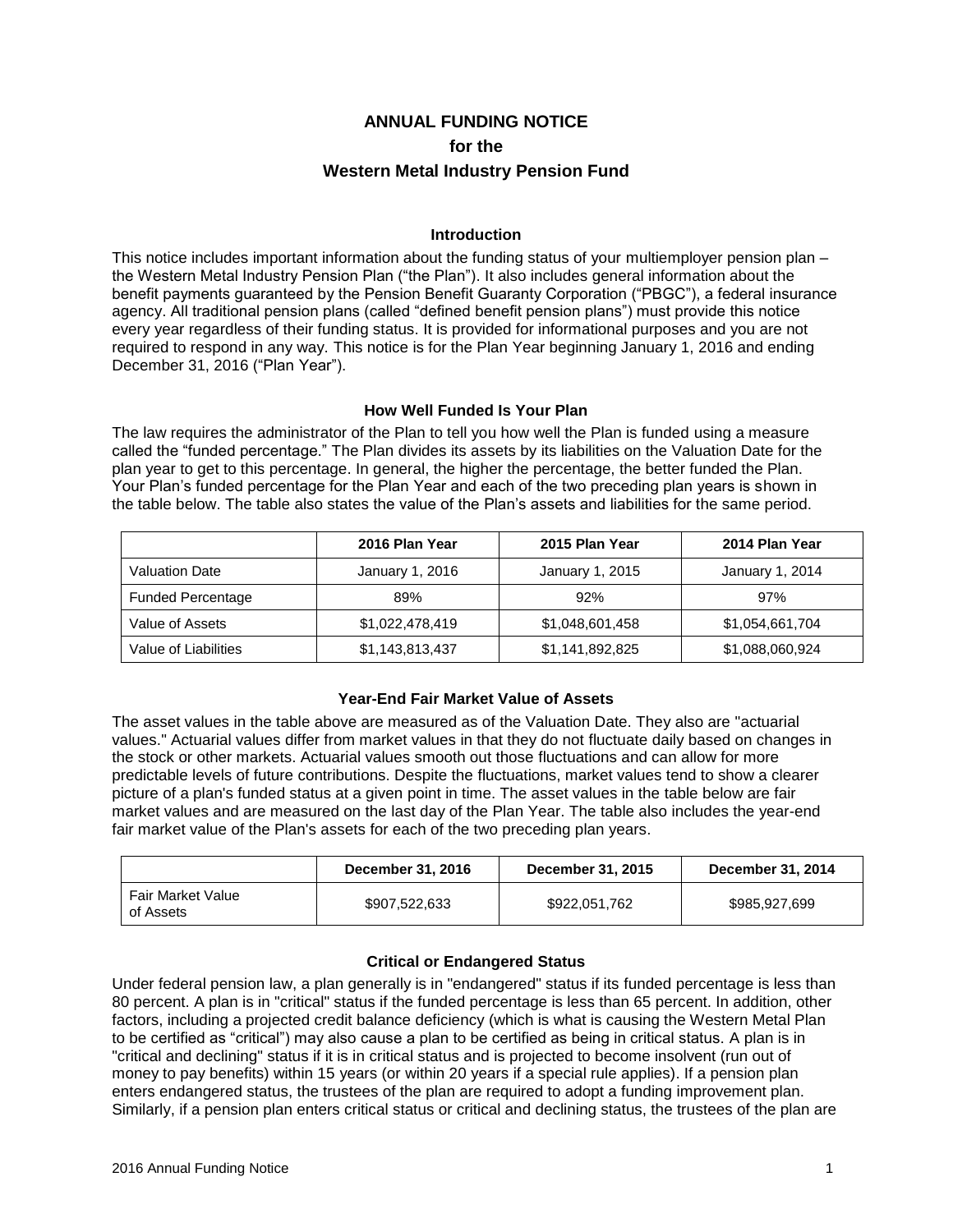required to adopt a rehabilitation plan. Funding improvement and rehabilitation plans establish steps and benchmarks for pension plans to improve their funding status over a specified period of time. The plan sponsor of a plan in critical and declining status may apply for approval to amend the plan to reduce current and future payment obligations to participants and beneficiaries.

The Plan was in *"*critical*"* status in the Plan Year ending December 31, 2016 because there was a projected funding deficiency within the 10 years following the 2015 Plan Year and was certified as "critical" in the 2015 Plan Year. In an effort to improve the Plan's funding situation, the Trustees adopted a Rehabilitation Plan on May 28, 2010 and subsequently updated it on July 24, 2012 and December 9, 2016.

The Rehabilitation Plan consists of reductions in adjustable benefits including early retirement benefits and retirement payment options and contribution increases of 16% per year for 11 years over the current contribution level. These contribution increases do not translate into additional benefit accruals but instead are directed solely toward improving the Plan's funded status.

You may get a copy of the Plan's Rehabilitation Plan, any update to such plan, and the actuarial and financial data that demonstrate any action taken by the Plan toward fiscal improvement. You may get this information by contacting the Plan administrator.

The Plan is also in critical status for the Plan Year ending December 31, 2017. A separate notification of that status is enclosed.

#### **Participant Information**

The total number of participants in the Plan as of the Plan's valuation date was 15,906. Of this number, 4,129 were current employees, 7,154 were retired and receiving benefits, and 4,623 were retired or no longer working for the employer and have a right to future benefits.

#### **Funding & Investment Policies**

Every pension plan must have a procedure for establishing a funding policy for plan objectives. A funding policy relates to how much money is needed to pay promised benefits. The funding policy of the Plan is to maintain a balance such that plan resources will fund plan obligations. Plan resources include accumulated plan assets plus expected future contributions and investment income. Plan obligations are benefit payments to current and future retirees and beneficiaries, including benefits earned to date as well as benefits expected to be earned in the future. Plan obligations also include expected expenses paid from plan assets. In implementing this funding policy, the Plan Trustees will work with professional advisors to adopt a prudent investment policy and to determine the actuarial value of plan obligations. Over time, the Trustees may adjust plan benefits in response to investment returns and other plan experience.

Pension plans also have investment policies. These generally are written guidelines or instructions for making investment management decisions. The investment policy of the Plan is to direct the investment of Plan assets for the exclusive purpose of providing benefits to participants and beneficiaries and defraying the reasonable expenses of administering the Plan. In carrying out this policy, the Plan will engage investment managers who will have discretion to invest assets in various asset classes. The Plan will communicate to the investment managers the general investment objective of the Plan, which is to achieve an overall return sufficient to support the benefits provided under the Plan while minimizing volatility of market prices and returns.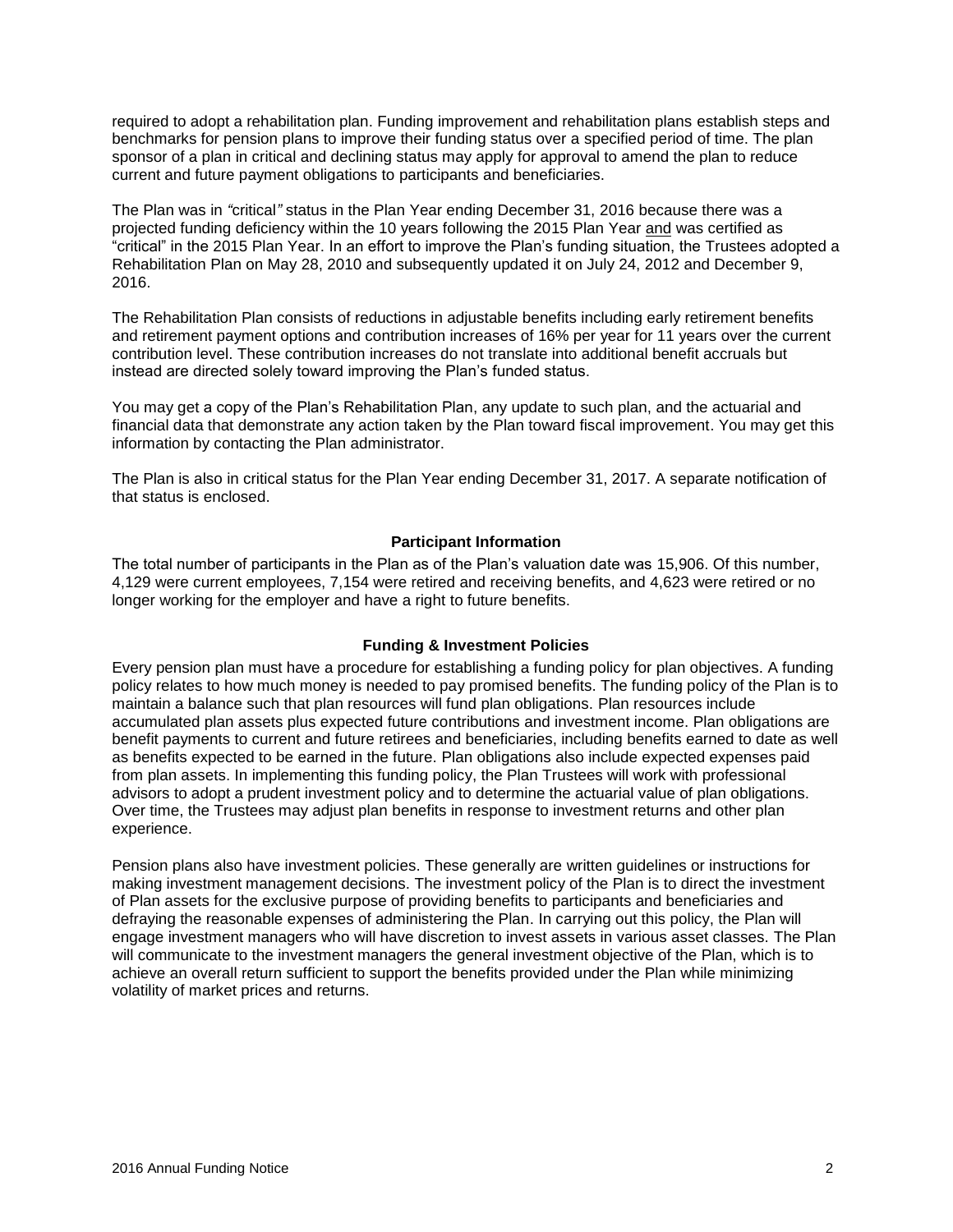Specific objectives in order of priority are:

- a. Preservation of Capital
- b. Capital Appreciation
- c. Current Income
- d. Consistency of Investment Returns, and
- e. Liquidity.

Investment managers will provide a written report to the Plan at least quarterly. Each investment manager shall be assigned a benchmark based on the investment strategy for which they are utilized. The performance of investment managers is reviewed frequently, and they are expected to meet performance standards over the course of a market cycle.

Under the Plan's investment policy, the Plan's assets were allocated among the following categories of investments, as of the end of the Plan Year. These allocations are stated as percentage of total assets:

| <b>Asset Allocations</b> |                                   | Percentage |
|--------------------------|-----------------------------------|------------|
|                          | <b>Stocks</b>                     | 52%        |
| 2.                       | Investment grade debt instruments | 27%        |
| 3.                       | High-yield debt instruments       | 2%         |
| 4.                       | Real estate                       | 5%         |
| 5.                       | Other                             | 14%        |

### **Right to Request a Copy of the Annual Report**

Pension plans must file annual reports with the US Department of Labor. The report is called the "Form 5500." These reports contain financial and other information. You may obtain an electronic copy of your Plan's annual report by going to [www.efast.dol.gov](file://///seapen_boss.milliman.com/space/GROUP/DOC_PROD/WMP/www.efast.dol.gov) and using the search tool. Annual reports also are available from the US Department of Labor, Employee Benefits Security Administration's Public Disclosure Room at 200 Constitution Avenue, NW, Room N-1513, Washington, DC 20210, or by calling (202) 693-8673. Or you may obtain a copy of the Plan's annual report by making a written request to the plan administrator. Annual reports do not contain personal information, such as the amount of your accrued benefit. You may contact your plan administrator if you want information about your accrued benefits. Your plan administrator is identified below under "Where To Get More Information."

#### **Summary of Rules Governing Insolvent Plans**

Federal law has a number of special rules that apply to financially troubled multiemployer plans that become insolvent, either as ongoing plans or plans terminated by mass withdrawal. The plan administrator is required by law to include a summary of these rules in the annual funding notice. A plan is insolvent for a plan year if its available financial resources are not sufficient to pay benefits when due for that plan year. An insolvent plan must reduce benefit payments to the highest level that can be paid from the plan's available resources. If such resources are not enough to pay benefits at the level specified by law (see Benefit Payments Guaranteed by the PBGC, below), the plan must apply to the PBGC for financial assistance. The PBGC will loan the plan the amount necessary to pay benefits at the guaranteed level. Reduced benefits may be restored if the plan's financial condition improves.

A plan that becomes insolvent must provide prompt notice of its status to participants and beneficiaries, contributing employers, labor unions representing participants, and PBGC. In addition, participants and beneficiaries also must receive information regarding whether, and how, their benefits will be reduced or affected, including loss of a lump sum option.